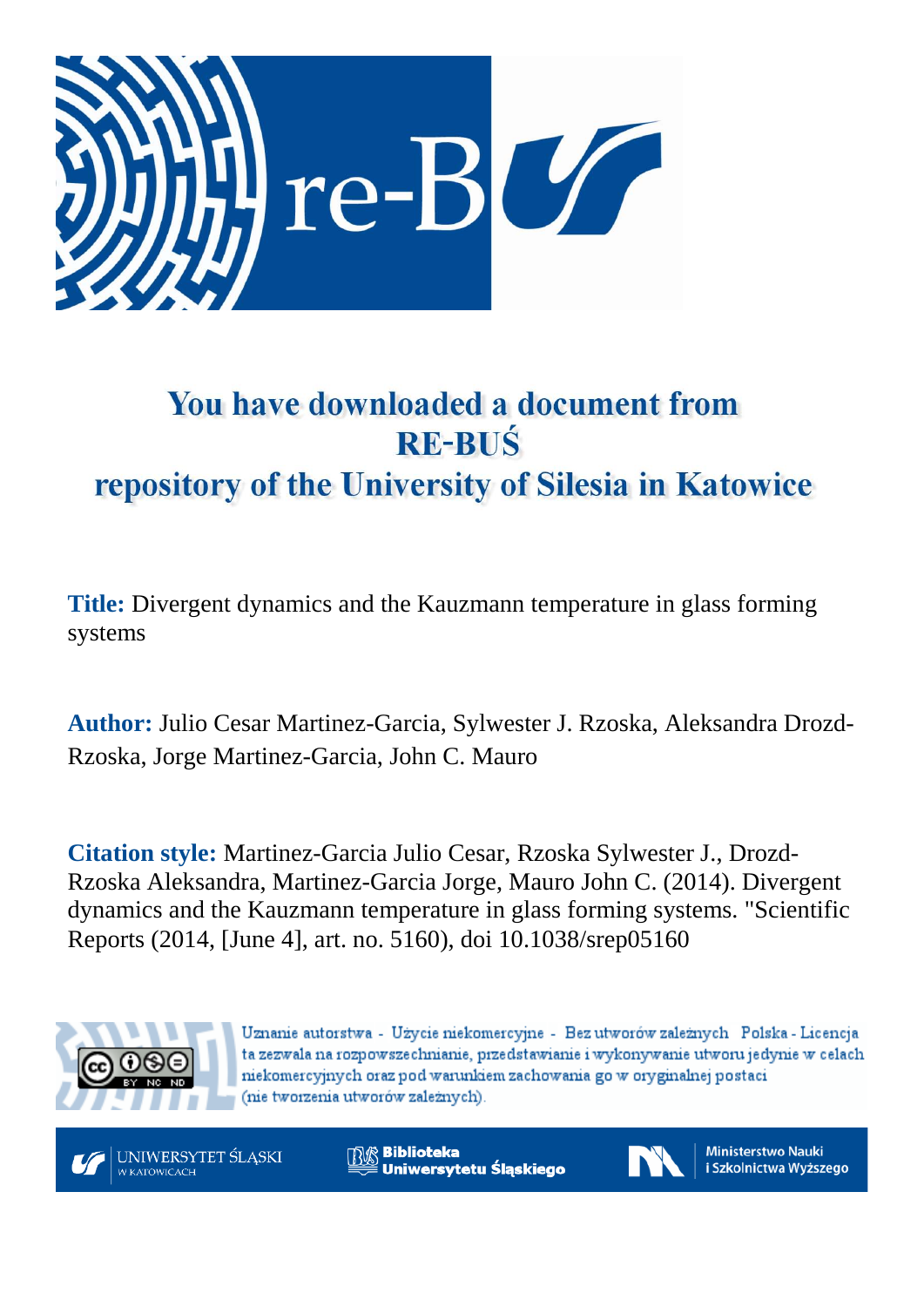# SCIENTIFIC REPCRTS

### **OPEN**

SUBJECT AREAS:

GLASSES

FLUIDS

Received 22 November 2013

> **Accepted** 28 April 2014

Published 4 June 2014

Correspondence and requests for materials should be addressed to S.J.R. (sylwester. rzoska@gmail.com)

## Divergent dynamics and the Kauzmann temperature in glass forming systems

Julio Cesar Martinez-Garcia' , Sylwester J. Rzoska<sup>2.3</sup>, Aleksandra Drzozd-Rzoska<sup>2</sup>, Jorge Martinez-Garcia<sup>4</sup> & John C. Mauro5

<sup>1</sup>University of Berne, Freiestrasse 3, Berne CH-3012, Switzerland, <sup>2</sup>Institute of High Pressure Physics, Polish Academy of Sciences, ul. Sokołowska 27/39, Warsaw 01-143, Poland, <sup>3</sup>Institute of Physics, University of Silesia, ul. Uniwersytecka 4, Katowice 40-007, Poland, <sup>4</sup>Lucerne University of Applied Sciences, Technikustrasse 21, CH-6048 Horw, Switzerland, <sup>5</sup>Science and Technology Division, Corning Incorporated, Corning, New York 14831, USA.

In the last decade the challenging analysis of previtreous behavior of relaxation time ( $\tau(T)$ ) in ultraviscous low molecular weight liquids led to the conceptual shift of the glass transition physics toward theories not predicting a ''finite-temperature'' divergence. This ''breakthrough'' experimental finding was strengthened by the discovery that " $\bar{d}$ ynamic" (i.e. from  $\tau(T)$  fitting) and "thermodynamic" estimations of the "ideal glass'' (Kauzmann) temperature do not match, what in fact questioned its existence. In this report, due to the novel way of analysis based on the transformation of  $\tau(T)$  experimental data to the activation energy temperature index form, the clear prevalence of the ''finite-temperature'' divergence is proved. The obtained ''dynamic'' singular temperatures clearly coincide with ''thermodynamic'' estimations of the Kauzmann temperature, thus solving also the second mystery. The comprehensive picture was obtained due to the analysis of 55 experimental data-sets, ranging from low molecular weight liquids and polymers to liquid crystal and plastic crystals.

The glass transition phenomenon is one of key challenges of the modern material science, condensed matter physics and soft matter physics<sup>1-5</sup>. For the latter it constitutes even the general reference for dynamics in the v he glass transition phenomenon is one of key challenges of the modern material science, condensed matter physics and soft matter physics<sup>1-5</sup>. For the latter it constitutes even the general reference for dynamics in the variety of systems within this category<sup>5</sup>. Glass transition physics is also recognized as one of key references tions<sup>6</sup>. The practical significance of the glass transition extends from glass<sup>7</sup>, petroleum<sup>8</sup>, plastics<sup>9</sup>, pharmaceutical<sup>10</sup> and food industries<sup>11</sup> to geophysics<sup>12</sup> and issues related to environmental protection<sup>9</sup>.

However, in the last decade experimental results appeared that significantly disrupted much of the established wisdoms in glass transition physics. First, Hecksher et al.<sup>13</sup> presented analysis of the evolution of the primary relaxation time in 42 supercooled low molecular weight glass forming liquids and noted a clear preference for parameterization without a "*finite-temperature*" divergence. This coincided with the earlier discovery of Tanaka<sup>14</sup> that ''dynamic'' and ''thermodynamic'' estimates of the ideal glass Kauzmann temperature15, located below the glass temperature  $T_{\varrho}$ , differ qualitatively.

These findings became a kind of "experimental Rosetta Stone", inspiring qualitatively new theoretical searches in the glass transition physics<sup>3,4,6,16-22</sup>.

In this report, 42 experimental data-sets from the paper by Hecksher et al.<sup>13</sup> are re-analysed. Due to the implementation of the novel, "model free" analysis it is shown that for each set of these data the dynamics is associated with the finite temperature divergence, contradicting the key conclusion of ref. 13. Subsequently, the analysis is extended for 13 data-sets covering also liquid crystals, plastic crystals, spin glass-like systems, and polymers. Basing on results obtained it is indicated that the proper strategy for the ultimate insight into dynamics of glass forming systems may be comprehensive studies of different categories of glass formers.

The new ''model free'' approach, explores the reciprocal of the Dyre-Olsen (DO) activation energy temperature index  $1/I_{DO} = [-d \ln \Delta E_a/d \ln T]^{-1}$ , where  $\Delta E_a(T)$  defines the temperature-dependent apparent activation energy<sup>23</sup>. A preference for parameterization with the finite-temperature divergence is clearly shown and the novel metric characterizing arbitrary glass former  $n = -1/I_{D0}^{-1}(T=0)$  is proposed<sup>23,24</sup>. Finally, the novel way of determining the ideal glass Kauzmann temperature  $(T_K)$  which solves the fundamental puzzle of Tanaka<sup>14</sup> is proposed.

As mentioned above, the basic artifact constituting the check point for theoretical models of the glass transition is the optimal parameterization of the evolution of primary relaxation time  $\tau(T)$  or viscosity  $\eta(T)$  upon approach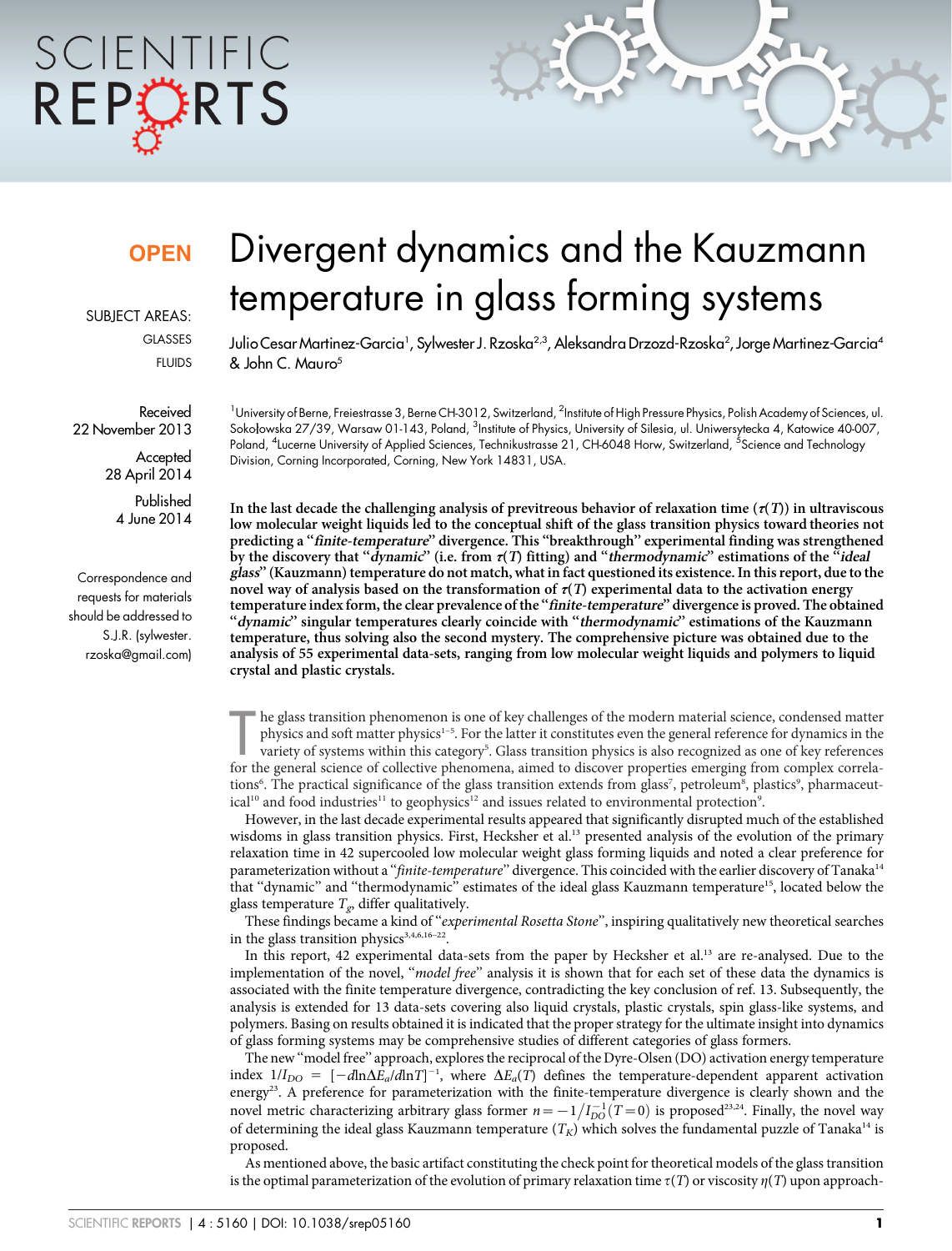ing  $T_{\varphi}$  appeared to be elusive. The most basic feature of previtrification processes is the dramatic increase of the apparent activation energy what gives rise to the general super-Arrhenius equation  $(SA)^{3,4,6}$ :

$$
\tau(T) = \tau_0 \exp\left(\frac{\Delta E_a(T)}{RT}\right) \tag{1}
$$

where R denotes the gas constant. Parallel equations are valid for viscosity, diffusion oefficient, and resistivity<sup>3,25</sup>. For  $\Delta E_a(T) = \Delta E_a =$ const one obtains the simple Arrhenius relation.

This research report focuses on  $\tau(T)$  behavior, which can be estimated with particularly high resolution and reliability via modern broad band dielectric spectroscopy from coordinates of primary relaxation loss curves peaks<sup>3</sup>. However, conclusions presented below extend also for the other aforementioned dynamic properties. Unfortunately, the general SA eq. (1) is not directly applicable, due to the unknown form of  $\Delta E_a(T)$  evolution. Consequently, alternative equations have been used. The most dominant is the Vogel-Fulcher-Tammann (VFT) dependence<sup>3,26-28</sup>:

$$
\tau(T) = \tau_0 \exp\left(\frac{D_T T_0}{T - T_0}\right) \tag{2}
$$

where  $D_T$  denotes the fragility strength coefficient. Experiments for organic molecular glass forming liquid glass yield most often  $T_0 \approx T_g$  $-30K$ .

The coefficient  $D_T$  is considered as one of the most important metrics of fragility, which orders SA dynamics of molecularly different glass forming systems<sup>3,29,30</sup>. Assuming a "universal value" for the prefactor  $\tau_0 = 10^{-14} s$  and  $\tau(T_g) = 100 s$  one obtains relation  $D_T \approx 590/(m - 16)$ , where  $m = [d \log_{10} \tau(T) / d(T_g/T)]_{T=T_g}$  $\left[d\log_{10}\eta(T)/d(T_g/T)\right]_{T=T_g}$  is the basic fragility metric<sup>29,30</sup>.

The unique position of the VFT equation is also associated with the fact that it became a key checkpoint for basic glass transition theories/models<sup>3,4,6,14,21</sup>. The most notable is Adam-Gibbs theory<sup>3,31</sup>, in which the ultraviscous liquid consists of a number of independently relaxing regions, composed of a group of atoms or molecules that can rearrange cooperatively. On cooling toward  $T<sub>\sigma</sub>$  the configurational entropy of the system diminishes as the size of the cooperatively rearranging regions (CRR) grows progressively larger, leading to an increase in the structural relaxation time, expressed  $via^{3,31}$ :

$$
\tau(T) = \tau_0 \exp\left(\frac{A\Delta\mu}{TS_C}\right) \tag{3}
$$

where  $\Delta \mu$  defines the free energy barrier between CRRs,  $S_C$  is the configurational entropy related to the difference between the entropy of the metastable supercooled liquid state and the corresponding equilibrium crystal, and  $A$  is a constant. Combining eqs. (1) and (3) one obtains:  $\Delta E_a(T) \propto 1/S_c(T)$ .

The AG eq. (3) can be transformed to the VFT form assuming  $S_C$  $= S_0(1 - T_K/T)$  and  $T_0 = T_K^{31}$ . The latter denotes the extrapolated below  $T_g$  temperature for which entropies of the ultraviscous liquids and the "ground, stable" crystalline state matches<sup>3,6,31</sup>. This "ideal glass transition temperature'', often recalled as the Kauzmann temperature  $(T_K)^{15}$ , is recognized alternatively as one of the most fundamental or controversial properties of glass forming liquids $3,4,6,21$ . Basically,  $T_K$  is estimated from thermodynamic heat capacity studies, but the above discussion opened the route for the much more experimentally convenient estimations via the VFT equation<sup>3,4,6</sup>. This formed the basis for research regarding the coincidence of the "ther*modynamic*" and "*dynamic*" estimations of  $T_K$ . The ultimate answer to this question is closely related to one of the most basic problems of glass transition physics, namely, if the vitrification is associated with a hidden phase transition well below the laboratory  $T_{g}^{\;\gamma}$ . A milestone

result was reported in 2003 by Tanaka<sup>14</sup>, who compiled experimental data for 18 ultraviscous liquids and concluded that: "...  $T_K/T_0$  systematically increases from unity with a decrease in the fragility (i.e.:  $D_T$ ), contrary to the common belief...". In subsequent years this result had been reduced to the generalized message<sup>13</sup>: "...Tanaka presented a compilation of data showing that  $T_0 = \overline{T}_K$  is not confirmed by experiment..." and became a significant source of questioning even the experimental existence of  $T_K$ . In 2008 Hecksher et al.<sup>13</sup> carried out fitting comparison of  $\tau(T)$  data for 42 glass forming low molecular weight organic liquids in the ultraviscous domain. They showed notable prevalence of parameterization via two formal functions (FF) without the "finite temperature" "divergence" over the VFT parameterization. In their conclusions, Hecksher et al.<sup>13</sup> stated: "The observation that data are well fitted by the VFT equation was used to justify a search for models with a dynamic divergence. Our findings indicate that this is probably not a fruitful route. Thus, with Occam's razor in mind —'it is vain to do with more what can be done with fewer'—we suggest that in the search for the correct theory for ultraviscous liquid dynamics, theories not predicting a dynamic diver-

gence of the VFT form should be focused on.'' Refs. 13,14 became very influential references for searching new paths in glass transition physics and stimulating the search of new equations portraying  $\tau(T)$  or  $\eta(T)$  SA evolution without a finite temperature divergence. The possible lack of the finite temperature divergence below  $T<sub>g</sub>$  and then also the non-existence of the Kauzmann temperature in "dynamic"  $\tau(T)$  link or  $\eta(T)$  studies significantly questioned also the hypothetical connection between the glass transition and phase transitions/critical phenomena physics<sup>4,16-20</sup>.

The essential importance of problems discussed above, particularly Kauzmann temperature, has been clearly strengthen in the recent review<sup>4</sup>: "...It would be a major theoretical accomplishment to identify logically airtight tests that could establish whether the glass transition in a given system or model is caused by a dearth of entropy or by purely kinetic constraints. This would enable a currently lacking unambiguous distinction between correlations, such as are observed between kinetics and thermodynamics in many glass-forming systems, and causal relations…''.

The response to the above fundamental questions is the focus of the current report. First, the same 42 sets of data as used by Hecksher et al.13 for ultraviscous low molecular weight liquids (L), have been re-analyzed. The assembly of experimental results was supplemented by 13 sets of  $\tau(T)$  data from the authors in ref. 23, covering also glass forming polymers (P), liquid crystals (LC), orientationally disordered crystals (ODICs, plastic crystals) and spin-glass-like systems (SGLs). It is notable that the main-stream discussion of ''previtreous'' dynamics focuses on (L) and (P) cases, and the rest of systems are often considered as separate issues in glass transition physics<sup>3</sup>. This is particularly notable for the SGLs case. As in ref. 13 the analysis was carried out in the low-temperature dynamic domain for  $\tau(T_g) = 100s < \tau(T) < \tau(T_B) \approx 10^{-7} s$ , where  $T_B$  denotes the dynamic crossover temperature. The up-to-date discussion related to the latter can be found in ref. 22.

In this report we show the existence of a new singular temperature  $0 < T_N < T_g$  and the new, local symmetry related parameter *n*, characterizing arbitrary glass former and indicative for the finitetemperature divergent dynamics. All these lead to the explanation of the discrepancy between  $T_0$  (VFT) and  $T_K$  (Kauzmann) temperatures noted by Tanaka<sup>14</sup> and indicates a new dynamic and model-free way of analysis of dynamics in ultraviscous/ultraslowing glass forming systems.

#### Data analysis

Hecksher et al.<sup>13</sup> indicated that a direct comparison of the fitting quality of experimental  $\tau(T)$  data may not be a decisive route. They proposed to apply the activation energy temperature index, introduced earlier by Dyre and Olsen  $(DO)^{24}$ :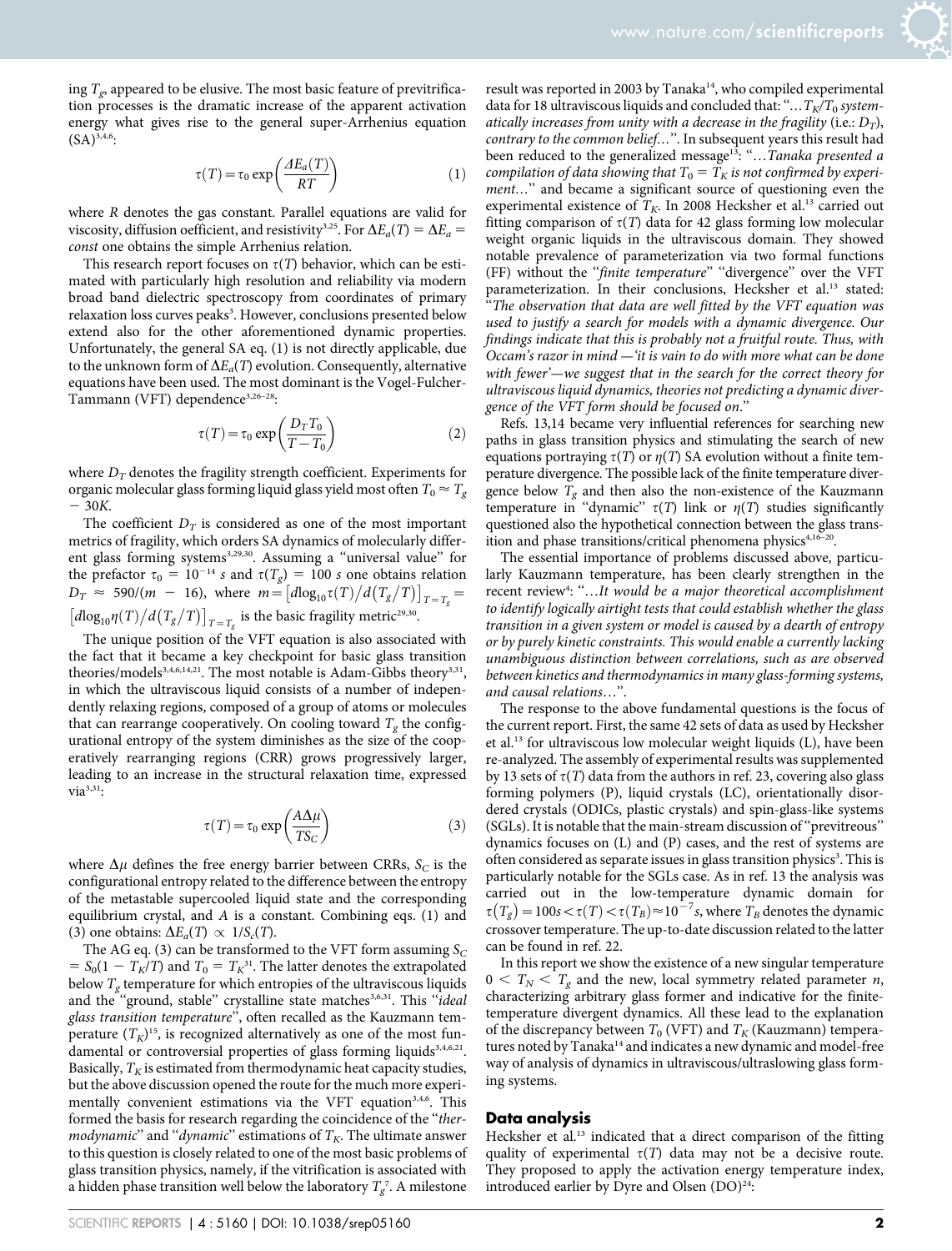$$
I_{DO}(T) = -\frac{d \ln \Delta E_a(T)}{d \ln T}
$$
 (4)

This can serve as the alternative metric of fragility, with a form recalling the Grueneisen parameter<sup>23</sup>. However, there is a basic problem with determining  $\Delta E_a(T)$  from  $\tau(T)$  experimental data. The derivative procedure, sometimes used erroneously, yields an apparent activation enthalpy:  $H_a(T) = H_a / R = d \ln \tau(T) / R$  $d(1/T)$  instead of  $\Delta E_a(T)^{33}$ . So, the latter has to be calculated directly from eq. (1) via:  $\Delta E_a'(T) = \Delta E_a/R = T \ln(\tau(T)/\tau_0)$ , as it was done in in ref. 13. Unfortunately, this procedure requires prior knowledge of the prefactor  $\tau_0$ . Hecksher et al.<sup>13</sup> assumed two universal values of  $\tau_0$  =  $(10^{-14}, 10^{-13})$ s for each of 42 tested ultraviscous liquids. Such values are often considered as ''universal/averaged'' prefactors, and have also some theoretical justification<sup>3,13,30</sup>. Notwithstanding, in practice the analysis based on the VFT parameterization showed a broader range of  $10^{-16}$   $s < \tau_0 < 10^{-10}$   $s^{33}$ . The improper value of  $\tau_0$  assumed for a given system could therefore yield notable biasing in the evolution of  $\Delta E_a(T)$ .

In this report a novel procedure introduced recently is employed<sup>23</sup>. It is based on the numerical solution of the differential equation  $\partial \Delta E_a^{'}$  $\int \partial (1/T) + \Delta E_a'$  $/(1/T) = H'_a$  $/(1/T)^{23}$ , resulting directly from eq. (1), which avoids the requirement of knowing the prefactor in advance. The description of the employed procedure, avoiding the a priori knowledge of the prefactor  $\tau_0$ , is presented in the Supplementary Information.

We also employ the recent authors' finding<sup>23</sup> that the reciprocal of the DO index in the ultraviscous/ultraslowing domain follows a linear dependence for basic relations employed for  $\tau(T)$  parameterization: VFT<sup>26–28</sup>, Avramov-Baessler (AB)<sup>34,35</sup>, Waterton-Mauro (WM, MYEGA)<sup>20,36</sup> and the critical-like (Crit.)<sup>33,37</sup>. The last one, obeying in LCs and ODICs, is particularly important for the current paper<sup>22,23,37</sup>:

$$
\tau(T) = \tau_C \left(\frac{T - T_C}{T_C}\right)^{-\phi} \tag{5}
$$

where  $T < T_c$ ,  $T_c = T_g - (10 \div 20K)$ . This equation is optimal for liquid crystals (LC,  $\phi \approx 9$ ), ODICs ( $\phi = 9 - 15$ ), selected clearly uniaxial low molecular liquid (LMW), polymers (P) for which  $\phi = 9$ - 12 and spin-glass-likes systems (SGLs) where  $\phi = 9 - 12^{22,23,37}$ . For the latter it is often assumed, by convention, that  $T_C = T_g^3$ .

Basing on refs. 13,23 one can write the following set of equations:

$$
\frac{1}{I_{DO}(T)} = \begin{cases}\n\left(\frac{1}{T_0}\right)T - 1 & \to (VFT) \\
\left(\frac{1}{\phi}\right)T - \frac{T_c}{\phi} & \to (Crit.)/approx./ \\
\left(\frac{1}{C}\right)T & \to (WM,MYEGA) \\
\frac{1}{D-1} = const \to (AB)\n\end{cases}
$$
\n(6)

$$
\frac{1}{I_{DO}(T)} = \begin{cases} \left(\frac{1}{T_1^2}\right)T^2 \to (FF1) \\ \frac{T}{T_2 - T} \to (FF2) \end{cases} \tag{7}
$$

where FF1 and FF2 are "formal functions", without the physical background, introduced by Hecksher et al.<sup>13</sup> to show superiority of the description without the finite-temperature divergence (below  $T_g$ ) over the VFT parameterization. The "crit." case is for the asymptotic approximation.

The MYEGA (WM)<sup>20</sup> equation is given via  $\tau(T) = \tau_0 \exp(-\tau_0 T)$  $[(K/T) \exp(C/T)]$  and the AB<sup>36</sup> relation by  $\tau(T) = \tau_0 \exp(-\tau_0 T)$  $(A/T^D)$ . Is notable that relations in eq. (7), related to formal functions (FF1 and FF2) proposed by Hecksher et al.<sup>13</sup>, do not follow the

linear behavior, i.e.  $1/I_{DO}(T) \neq aT + b$ . For the VFT and "criticallike" dependences  $1/I_{DO}(T)$  is the linear function for which both  $a \neq$ 0 and  $b \neq 0$ . For AB equation  $1/I_{DO}(T) = 1/(D - 1) = b = const$  and for MYEGA (WM) dependence  $1/I_{DO}(T) = (1/C)T = aT$ . The list of systems for which  $\tau(T)$  experimental data are analyzed in the given report is presented in Table 1, where abbreviations, full names, and symbols used in plots are listed.

The analysis based on derivation of experimental data always leads to a notable scatter in the output. To reduce this artifact, an innovative numerical analysis based on the Savitzky-Golay numerical filtering idea, introduced in refs. 22,23, was applied.

#### Results and discussion

Fig. 1 presents the evolution of the reciprocal of the DO index determined from  $\tau(T)$  data for 42 molecular liquids explored earlier in Hecksher et al.<sup>13</sup> report. For all ultraviscous systems the linear behavior of  $1/I_{DO}(T) = b + aT$  takes place. Such behavior proves that using of FF1 and FF2 functions for these systems, suggested as optimal one in ref. 13, is unjustified. (see the non-linear temperature dependence for eqs. 6, 7)

Fig. 2 shows that coefficients  $a \neq 0$  and  $b \neq 0$  for all system presented in Fig. 1. Hence, in each case the evolution of  $\tau(T)$  is associated with the finite temperature divergence behaviour<sup>23</sup>. Fig. 2 contains also results for supplementary 13 glass formers in the ultraslow domain, covering liquid crystals, plastic crystals, polymers and spin glasses<sup>23</sup>. The linear regression fit can yield values of a and  $b$  and subsequently the unequivocal estimations of the singular temperature  $T_N$  via  $I_{DO}(T = T_N)^{-1} = 0$  and the coefficient  $n=-{(1/b)}=-1/I_{D0}^{-1}(T=0)^{23}$ . They can be used as the basic input parameters for the following generalized temperature dependence of the configurational entropy<sup>23</sup>:

$$
S_C(T) = S_o \left( 1 - \frac{T_N}{T} \right)^n \tag{8}
$$

The summary of calculated results is presented in the Table in Supplementary Material, where values of *n*, *m*,  $T_N$ , and  $T_g$  are given.

The discussion of eq. (8), including the link to the local symmetry and the possibility of unified presentation of experimental data ranging from plastic crystal to liquid crystals via polymers and low molecular liquid crystals is presented in ref. 23.

The graphical summary of key results for all (55) tested glass formers is presented in Fig. 3. There are three characteristic domains in Fig. 3:

- (i)  $n \approx 3/2$  takes place in system with molecular uniaxiality and then local orientation ordering. They are LCs, polymers like polystyrene and selected molecular liquids. These systems obey the critical-like description with a singular temperature  $T_N$  =  $T_C$
- (ii)  $n \approx 0.2$  is obtained for systems with dominating positional symmetry. This is the case of ODICs and SGLs where molecules are positionally ordered in the crystalline network but can more or less freely rotate. These systems obey the critical-like description with the singular temperature  $T_N = T_C$
- (iii)  $n \approx 1$  is valid exclusively for the VFT equation. It seems that such parameterization is acceptable only for materials with molecular without a specific symmetry. In this case the singular temperature  $T_N = T_0$ .

Hence, the generalized configurational entropy eq. (8) is able to capture the dynamics of any glass former discussed in this report, with the power exponent  $n$  ranging from ca. 0.2 to 3/2.

It is notable that experimental  $\tau(T)$  data used by Hecksher et al.<sup>13</sup>, are characterized by the average value of the coefficient  $n \approx 1.2$ . Hence they are inherently shifted towards the model showing elements of "uniaxial, orientational symmetry," and the VFT parame-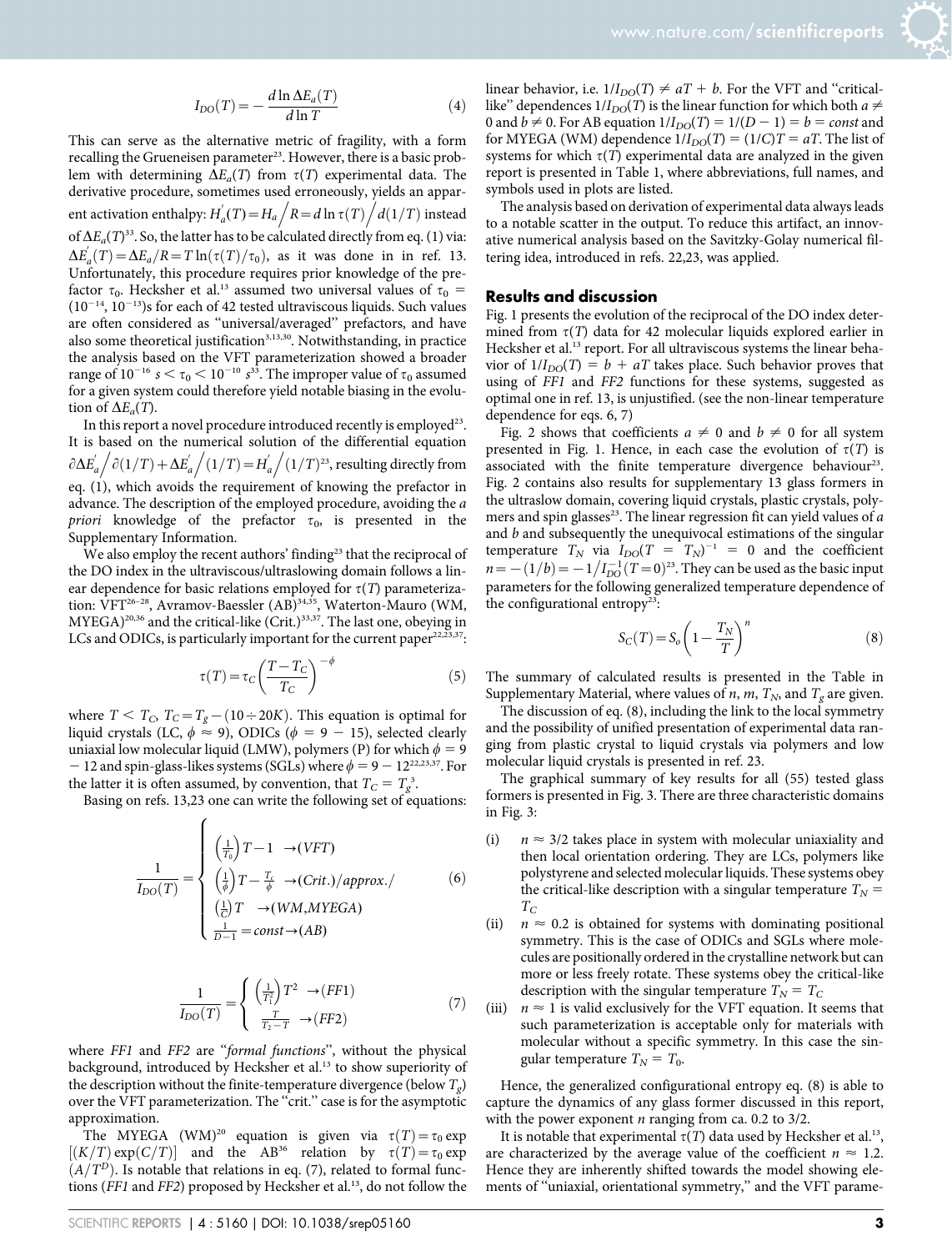

| No                      | Systems                | Full name                                                               | Symbol                                          |
|-------------------------|------------------------|-------------------------------------------------------------------------|-------------------------------------------------|
| 1                       | 3Ph <sub>1P</sub>      | 3-phenyl-1-propanol                                                     |                                                 |
| $\overline{\mathbf{c}}$ | 3Sty                   | 3-styrene                                                               |                                                 |
| 3                       | 5-PP                   | 5-polyphenyl-ether                                                      |                                                 |
| 4                       | AFEH                   | 2-phenyl-5-acetomethyl-5-ethyl-1,3-dioxocyclohexane                     | <b>□○△▽∇▷◇○○☆◎□○△▽∇▷◇○○☆『□○△▽∇▷◇○○☆◎□○△▽∇▷◇</b> |
| 5                       | BePh                   | benzophenone                                                            |                                                 |
| 6                       | <b>BN</b>              | butyronitrile                                                           |                                                 |
| $\overline{7}$          | BP2IB                  | biphenyl-2yl-isobutylate                                                |                                                 |
| 8                       | <b>BPC</b>             | 3,3,4,4benzophenonetetra carboxylic dianhydride                         |                                                 |
| 9                       | Cum<br>dBAF            | isopropyl-benzene<br>dibutyl-ammonium-formide                           |                                                 |
| 10<br>11                | <b>DBP</b>             | dibutyl-phtalate                                                        |                                                 |
| 12                      | DC704                  | tetraphenyl-tetramethyl-trisiloxane                                     |                                                 |
| 13                      | <b>DCHMMS</b>          | dicyclohexyl-methyl-2-methylsuccinate                                   |                                                 |
| 14                      | DEP                    | diethyl-phtalate                                                        |                                                 |
| 15                      | <b>DHIQ</b>            | decahydroisoquinoline                                                   |                                                 |
| 16                      | dIBP                   | di-iso-butyl-phtalate                                                   |                                                 |
| 17                      | <b>DMP</b>             | dimethyl-phtalate                                                       |                                                 |
| 18                      | <b>DOP</b>             | dioctyl-phtalate                                                        |                                                 |
| 19                      | <b>DPG</b>             | dipropylene-glycol                                                      |                                                 |
| 20                      | <b>DPGDME</b>          | dipropylene-glycol-dimethyl-ether                                       |                                                 |
| 21                      | EH                     | 2-ethyl-hexylamine                                                      |                                                 |
| 22                      | ER                     | diglycidyl-ether-of-bisphenol A (epoxyresin)                            |                                                 |
| 23                      | <b>FAN</b>             | 3-fluoro-aniline                                                        |                                                 |
| 24                      | Gly                    | glycerol                                                                |                                                 |
| 25                      | <b>KDE</b>             | cresolphthalein-dimethylether                                           |                                                 |
| 26                      | mTC                    | m-tricresyl-phosphate                                                   |                                                 |
| 27                      | <b>MTHF</b>            | 2-methyl-tetrahydrofurane                                               |                                                 |
| 28                      | mTol                   | m-toluene                                                               |                                                 |
| 29                      | OTP                    | o-terphenyl                                                             |                                                 |
| 30                      | <b>PDE</b>             | phenolphthalein-dimethylether                                           |                                                 |
| 31                      | $PG$                   | 1,2-propandiol (propylene-glycol)                                       |                                                 |
| 32                      | PHIQ                   | perhydroisoquinoline                                                    |                                                 |
| 33                      | <b>PPG</b>             | polypropylene-glycol                                                    |                                                 |
| 34<br>35                | PT<br>Sal              | pyridine-toluene                                                        |                                                 |
| 36                      | SB                     | phenyl-salicylate (salol)<br>sucrose-benzonate                          |                                                 |
| 37                      | Sqa                    | squalane                                                                |                                                 |
| 38                      | <b>TCP</b>             | tricresyl-phosphate                                                     |                                                 |
| 39                      | tNB                    | trisnaphthylbenzene                                                     |                                                 |
| 40                      | <b>TPE</b>             | triphenyl-ethylene                                                      |                                                 |
| 41                      | <b>TPG</b>             | tripropylene-glycol                                                     |                                                 |
| 42                      | Xyl                    | xylitol                                                                 |                                                 |
| 43                      | C8-OH                  | cyclooctanol                                                            |                                                 |
| 44                      | C7-OH                  | cycloheptanol                                                           |                                                 |
| 45                      | Cnc6                   | cyanocyclohexane                                                        |                                                 |
| 46                      | Cnadm                  | cyanoadamantane                                                         |                                                 |
| 47                      | NPANPG <sub>0.30</sub> | neopentylalcohol - neopentylglycol(32%)                                 |                                                 |
| 48                      | SG                     | Ferrofluid with 5% of Fe <sub>1-x</sub> C <sub>x</sub> ( $x = 0,20,3$ ) |                                                 |
| 49                      | 8*OCB                  | isooctylcyanobiphenyl                                                   |                                                 |
| 50                      | E7                     | eutectic mixture of 4 nematic LC                                        |                                                 |
| 51                      | 5*OCB                  | Isopentylcyanobiphenyl                                                  |                                                 |
| 52                      | Srb                    | sorbitol                                                                |                                                 |
| 53                      | PS700                  | Polystyrene( $M_w \approx 700$ )                                        |                                                 |
| 54                      | Prop                   | 1-Propanol                                                              |                                                 |
| 55                      | Eth                    | Ethanol                                                                 |                                                 |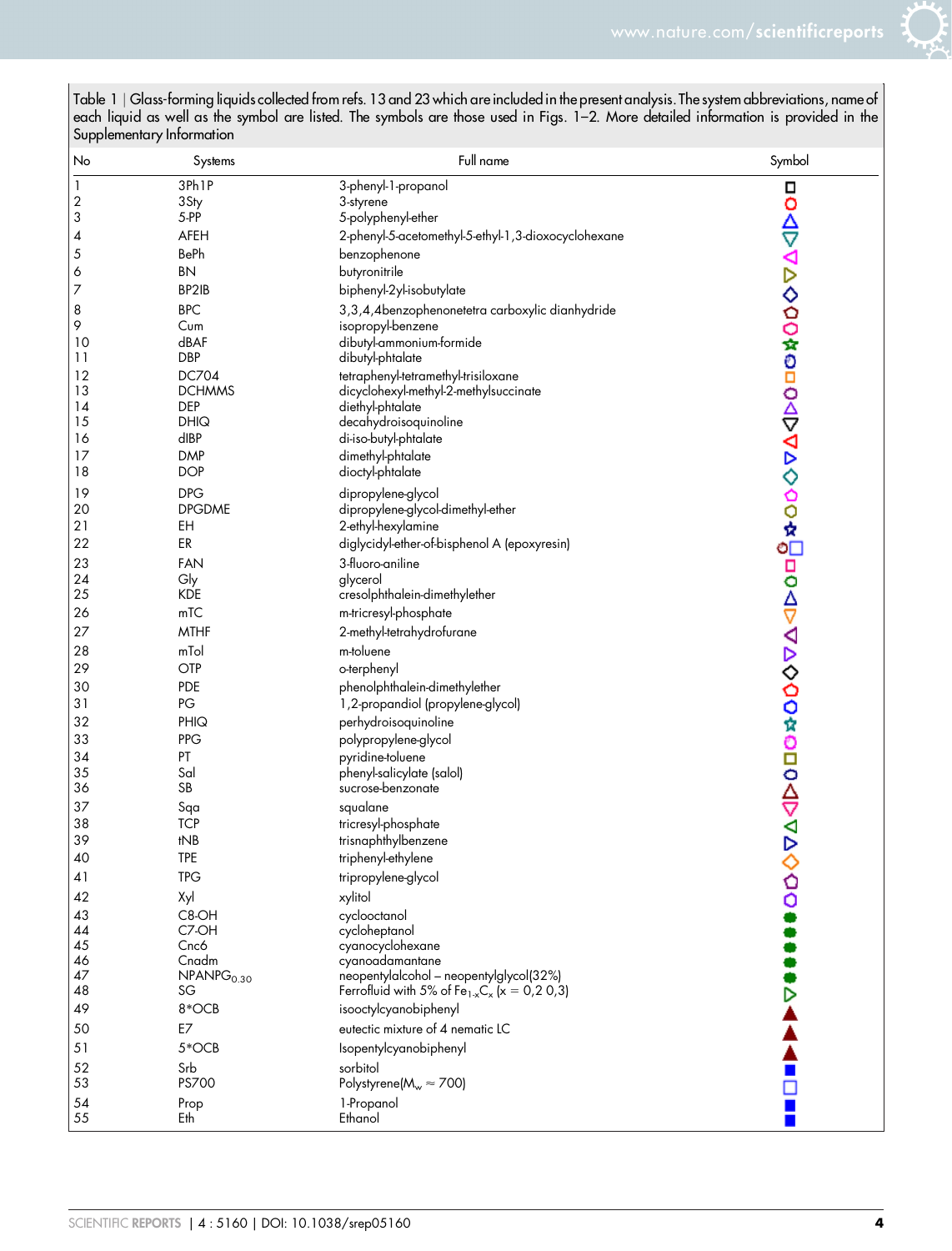

Figure 1 | Reciprocal temperature dependence of the DO index. The analysis has been done using the same sets of  $\tau(T)$  experimental data by Hecksher et al.<sup>13</sup>. The figure is divided in two different temperature ranges (a) and (b) as was reported by Hecksher et al.<sup>13</sup>. Characteristics of liquids related to the given symbol are presented in Table 1.

terization is inherently non-optimal for the vast majority of molecular liquids discussed in ref. 13. It is worth recalling here that implementation of the linearized derivative based analysis<sup>23,33</sup> showed that for compounds characterized by  $n = 1.2 - 1.4$  both VFT and criticallike descriptions can yield comparably reliable fits of experimental data. However for  $n \approx 1$  and  $n \approx 3/2$  the prevalence of the VFT and critical like parameterizations, respectively, are clear (see also ref. 23).

Results of this report and ref. 23 clearly show that the VFT equation can be considered as the optimal model exclusively for systems characterized by  $n = 1$ . Consequently, for supercooled glass forming



Figure 3 <sup>|</sup> Summary of the data dynamics analysis. The analysis focuses on the evolution of the parameter (n) for different groups of compounds. Fig. 3a shows the histograms of liquid systems for both groups of data. Fig. 3b illustrates the evolution of the coefficient (n) arranged according to the nomenclature in Table 1.

systems where  $n \neq 1$  the implementation of the VFT equation can yield only "effective" values of  $D_T$  and  $T_0$ , and thus the latter must differ from the Kauzmann temperature. This may be recognized as the source of fundamental discrepancy between  $T_0$  and  $T_K$  discovered by Tanaka<sup>14</sup>, as well as noted by him linear dependence between  $T_0/T_K$  and  $D_T$ .

Fig. 4b shows that the fundamental discrepancy found by Tanaka can be absent if the ''dynamic singular temperature'' is determined without an underlying model-equation, i.e. as  $T_N$  from the  $1/I_{DO}(T)$ plot. In such case,  $T_N/T_K \approx 1$  for glass formers characterized by the



Figure 2 | Results of the linear regression analysis of  $1/I_{DO}(T)$  plot for the 55 glass formers under study. Results are for the ultraviscous/ultraslowing domain. The non-zero values of coefficients a and b for  $1/I_{DO}(T) = aT + b$  dependence are shown, with error bars, for all experimental sets of experimental data from ref. 13 by Hecksher et al. as well as for data from ref. 23.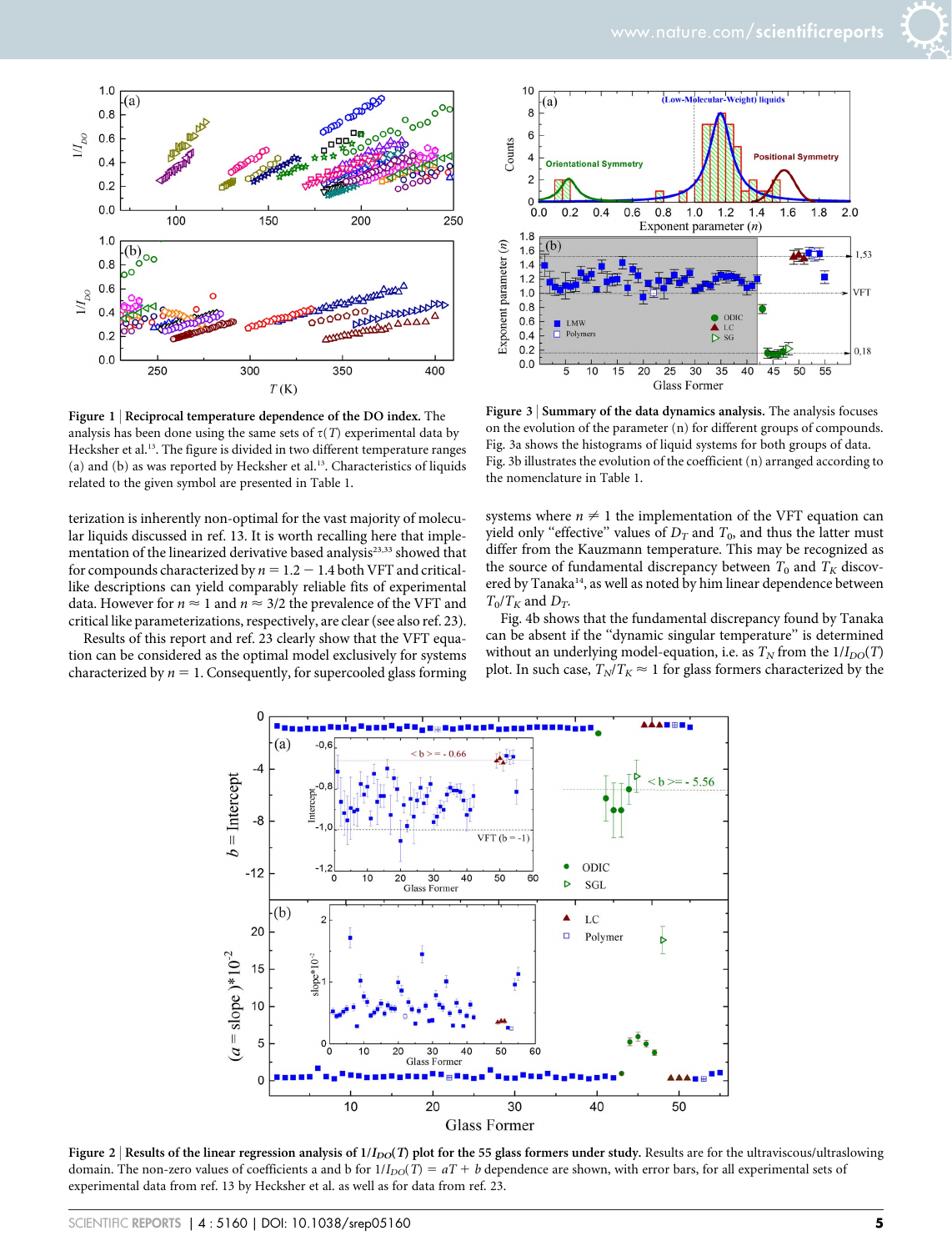



Figure 4 | Comparison among the singular  $T_{N}$ ,  $T_{K}$  and  $T_{0}$  temperatures. Part (a) compares the values of  $T_{N}$  with  $T_{0}$ , where the latter was estimated via the VFT parameterization. Part (b) shows the comparison between the singular temperature estimated via  $I_{DO}(T = T_N)^{-1} = 0$  and values of the Kauzmann temperature taken from ref. 2 by Tanaka. "PS" means positional symmetry, "OS"- is for the orientational symmetry and VFT is linked to the "no-symmetry" (NS) case.

arbitrary values of n. The left part of Fig. 4 shows notable discrepancy between  $T_N$  and  $T_0$ , particularly for "critical-like" borders ( $n \approx 0.2$ ) and  $n \approx 3/2$ ) and the coincidence when  $n \rightarrow 1$ . Hence the analysis via  $1/I_{DO}(T)$  plot offers a new tool for estimating the Kauzmann temperature from "*dynamic*" experimental  $\tau(T)$  or  $\eta(T)$  data. Fig. 4 also indicates that it is possible to estimate the Kauzmann temperature even for glass forming LCs, ODICs, uniaxial polymers and SGLs: in this case  $T_N = T_C = T_K$ .

#### **Conclusions**

Temperature evolutions of the primary relaxation time  $\tau(T)$  or viscosity  $\eta(T)$  in the ultraviscous domain are the most often tested and discussed experimental artifact in the glass transition physics. The way of their portrayal is considered as one of key references for still puzzling theoretical modelling<sup>3-6,13-25,30-33,38-40</sup>. Notwithstanding, amongst glass transition researchers a discouraging conviction exists that comparisons of fitting quality of  $\tau(T)$  or  $\eta(T)$  data with different model-equations, so far carried out mainly via the residual analysis, is likely not to be conclusive. This is strengthen by the fact that the glass transition occurs at a substantial temperature away from the putative divergence<sup>2,3</sup>.

However, few years ago Dyre et al.<sup>13,24</sup> proposed an innovative solution of this problem, namely the transformation of  $\tau(T)$  or  $\eta(T)$  experimental data to the case-sensitive apparent activation energy temperature index form  $I_{DO}(T) = -d \ln \Delta E_a(T)/d \ln T$ . The subsequent analysis of  $\tau(T)$  data for 42 low molecular weight liquid disqualified the general validity of the VFT parameterization. The successful implementation of FF1 and FF2 formal functions, without a finite temperature divergence, became a new inspiration for the glass transition physics in last years $13$ . This report and the preceding ref. 23 recall this concept, with some notable improvements:

(i) the new way of determining the apparent activation energy  $\Delta E_a(T)$  and then  $I_{DO}(T)$ , avoiding the biasing impact of  $\tau_0$  in the SA eq. (1), was introduced (see Supplementary information). It was supported by numerical filtering based on Savitzky-Golay principle<sup>23</sup>. This routine can yield non-biased values of  $\Delta E_a(T)$  and  $I_{DO}(T)$  from  $\tau(T)$  or  $\eta(T)$  experimental data.

- (ii) The analysis was focused on the reciprocal of the apparent activation energy temperature index, since it appeared that for all 55 glass formers:  $1/I_{DO}(T) = a + bT$  with  $a \neq 0$  and b  $\neq 0.$
- (iii) The analysis covered not only a single category of glass formers but also liquid crystals, plastic crystals (ODIC) or even spinglass-like systems.

Regarding relations without a "finite temperature divergence":  $BA^{34,35}$  or WM (MYEGA)<sup>20,36</sup> equations are related to coefficients b  $= 0$ ,  $a = 0$  and FF1 and FF2 functions<sup>13</sup>  $1/I_{DO}(T)$  follows a nonlinear dependence (see eqs. 6, 7). Such behavior is in clear disagreement with the experimental evidence presented above. The fact that experimental  $1/I_{DO}(T)$  dependences follow solely a linear dependence, allow for the unequivocal determining of the "dynamics divergence temperature" via  $1/I_{DO}(T = T_N) = 0$ , i.e.  $T_N = a/b$  condition.

The extension of analysis for few categories of glass forms (this report and ref. 23) led to finding a new general metric  $0.18 < n = -1/I_{D0}^{-1}(T=0) < 1.6$ . Value  $n \approx 0.18$  is related to ultraslowing systems with dominated positional symmetry (ODICs.) and  $n \approx 1.6$  for systems with dominated orientational symmetry (LCs, …). For these ultraslowing systems the critical-parameterization yields a reliable approximation (see also ref. 23).

The VFT equation is optimal only for a limited number of glass formers where  $n = 1$ . These facts show that direct "fitting goodness" comparisons between VFT and other model equation based on  $\tau(T)$ or  $\eta(T)$  experimental data for arbitrary selected glass formers are inherently non-conclusive. Values of the coefficient  $n$ , the singular temperature  $T_N$  as well as  $T_g$  and fragility m for 55 tested glass formers are given in the Table in Supplementary Information.

It is notable that the VFT relation appears to be the optimal for the limited number of glass forming systems where  $n = 1$ . For glass former characterized by  $n \neq 1$ , the VFT equation can serve solely as an empirical, effective, tool for parameterization. Consequently, we postulate that results assuming the general validity of the VFT equation should be reanalyzed, particularly regarding discussions involving  $T_0$  or  $D_T$  parameters refs. 3–6,38–40 as well as refs. recalled therein.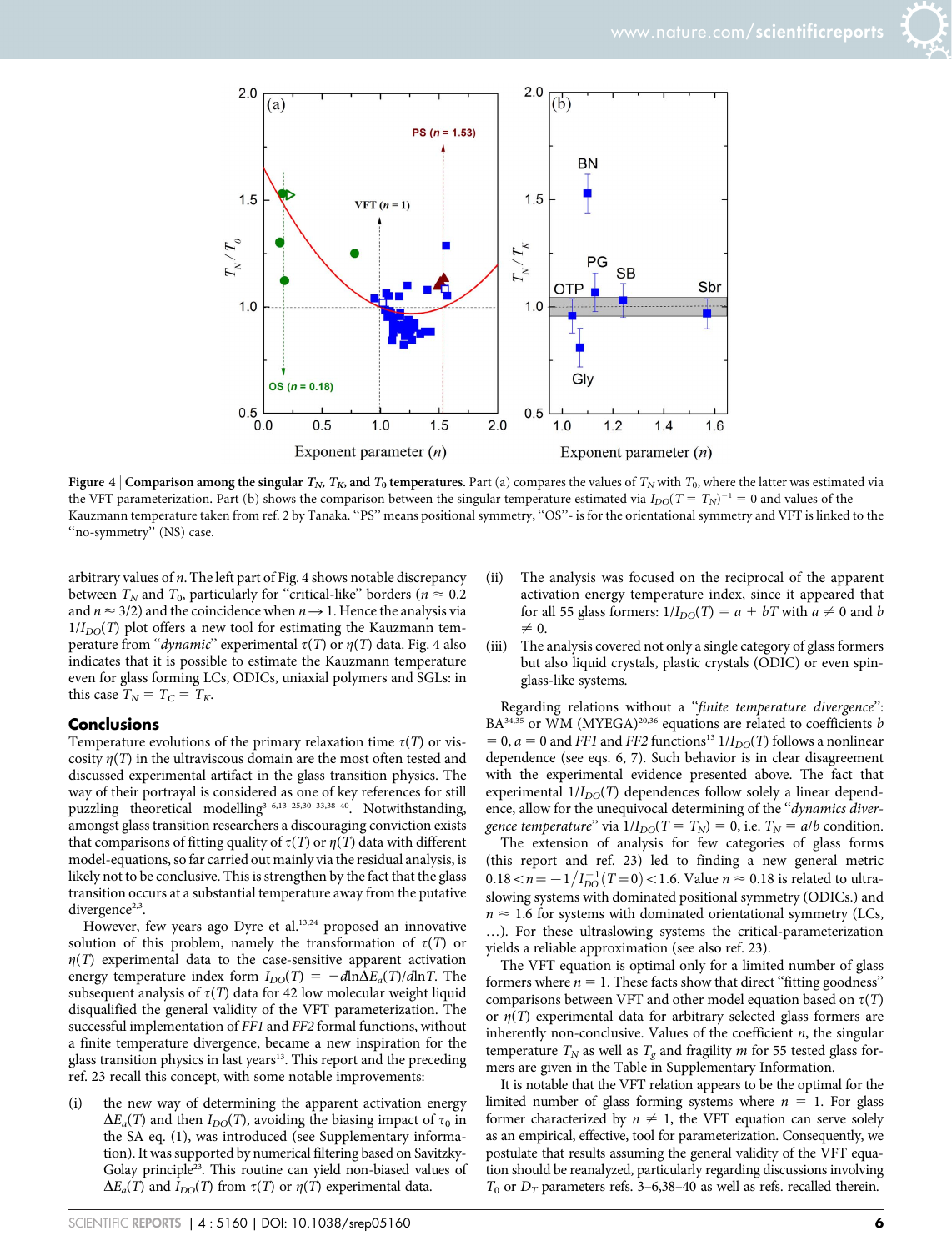Results of this paper also yield the possibility of solving one of the most important cognitive problems of the glass transition physics, namely the discrepancy between the "dynamic", i.e., based on the VFT equation, and ''thermodynamic'' (from heat capacity data) estimations of the ideal glass (Kauzmann) temperature. These estimations match if the "dynamic" estimation is based on the modelindependent way of analysis, via the  $1/I_{DO}(T)$  plot. All these can be essential for the theoretical modeling<sup>2-6</sup> and may also lead to questions regarding features of the amorphous glass state in domains  $T_N$  $T = T_K < T < T_g$  and  $T < T_N$ . The fundamental plot in ref. 14 by Tanaka showing the linear dependence of  $T_K/T_0$  vs.  $D_T$ , with  $0.5 < T_K$  $\tau$   $T_0$  < 2.2, resulted from the mentioned inadequacy of the VFT equation. It is notable that results presented by Tanaka omitted LCs, ODICs or SGLs, where VFT equation cannot yield even the effective reliable parameterization.

Results of this report, supplemented by ref. 23, show that the still dominated in the glass transition and soft matter physics, VFT equation or its parallels like Williams-Landolt-Ferry (WLF) equation, can be considered only as an ''effective tool'' for portraying experimental data. Their parameters has a clear physical meaning only for the limited number of system characterized by  $n = 1$ . Otherwise, values of  $D_T$  and  $T_0$  are biased and have the meaning of an "effective fitting parameter''. All these can indicate that numerous research reports based on the general validity of the VFT equation should be reconsidered.

In 1995 Philip W. Anderson, a Nobel Prize-winning physicist, wrote<sup>41</sup>: "The deepest and most interesting unsolved problem in solid state theory is probably the theory of the nature of glass and the glass transition. …. This could be the next breakthrough in the coming decade.'' But the long awaited breakthrough is still postponed...<sup>1,3,4,6,7</sup>. One of clearly formulated reasons is the extremely sophisticated and complex new physics behind the glass transition<sup> $2-7$ </sup>. But the delay of the long awaited breakthrough may be also associated with the model-dependent insight which may bias or even hide fundamental artifacts. In this report we propose the new, model-free route.

- 1. Kennedy, D. 125 outstanding problems in all of science: what is the nature of the glassy state. Science 309, 83 (2005).
- Mauro, J. Viscosity of glasses and glass forming liquids. in Diverging and nondiverging time-scales session, p. 1, Abstracts of 7th International Discussion Meeting on Relaxations in Complex Systems. 21–26 July 2013, Barcelona, Spain (UPC, Barcelona, 2013).
- 3. Ngai, K. L. Relaxation and Diffusion in Complex Systems (Springer, Berlin, 2011).
- 4. Stillinger, F. H. & Debenedetti, P. G. Glass transitions: thermodynamics and kinetics. Annu. Rev. Cond. Matt. Phys. 4, 262–270 (2013).
- 5. Jones, R. A. L. Soft Condensed Matter (Oxford Univ. Press, NY, 2002).
- 6. Berthier, L. & Biroli, G. Glasses and aging: a statistical mechanics perspective. in: Encyclopedia of Complexity and Systems Science(ed. by Meyers, R. A.), 4209–4240 (Springer, 2009).
- 7. Mauro, J. Glass: The nanotechnology connection. Int. J. Appl. Glass Sci. 4, 64–75 (2013).
- 8. Chaudhuri, U. R. Fundamentals of Petroleum and Petrochemical Engineering (CRC Press, 2011, Boca Raton (FL, USA)).
- 9. Thomas, S. A. & Zachariah, K. Polymer Processing and Characterization (Apple Academic Press, Boca Raton (FL, USA) 2012).
- 10. Jadhav, N. R., Gaikwad, V. L., Nair, K. J. & Kadam, H. M. Glass transition temperature: Basics and application in pharmaceutical sector. Asian J. Pharm. 3, 82–89 (2009).
- 11. Roos, Y. H. Glass transition temperature and its relevance in food processing. Ann. Rev. Food Sci. & Technol. 1, 469–496 (2010).
- 12. Poirier, J.-P. The Introduction to Physics of Earth Interior (Cambridge Univ. Press., Cambridge UK, 2000).
- 13. Hecksher, T., Nielsen, A. I., Olsen, N. B. & Dyre, J. C. Little evidence for dynamic divergences in ultraviscous molecular liquids. Nature Phys. 4, 737–741 (2008).
- 14. Tanaka, H. Relation between thermodynamics and kinetics of glass-forming liquids. Phys. Rev. Lett. 90, 05570 (2003).
- 15. Kauzmann, W. The nature of the glassy state and the behavior of liquids at low temperatures. Chem. Rev. 43, 219–256 (1948).
- 16. Andersen, H. C. Molecular dynamics studies of heterogeneous dynamics and dynamic crossover in supercooled atomic liquids. Proc. Natl. Acad. Sci. USA 102, 6686–6691 (2005).
- 17. Eckmann, J. P. & Procaccia, I. Ergodicity and slowing down in glass-forming systems with soft potentials: no finite-temperature singularities. Phys. Rev. E 78, 011503 (2008).
- 18. Kivelson, S. A. & Tarjus, G. In search of a theory of supercooled liquids. Nature Mater. 7, 831–833 (2008).
- 19. Hedges, L. O., Jack, R. L., Garrahan, J. & Chandler, D. A. Dynamic order– disorder in atomistic models of structural glass formers. Science 6, 1309-1313  $(2009)$
- 20. Mauro, J. C., Yue, Y., Ellison, A. J., Gupta, P. K. & Allan, D. C. Viscosity of glassforming liquids. Proc. Natl. Acad. Sci. USA 106, 19780 (2009).
- 21. Tanaka, H. Bond orientational order in liquids: Towards a unified description of water-like anomalies, liquid-liquid transition, glass transition, and crystallization. Eur. Phys. J. E 35, 1–84 (2012).
- 22. Martinez-Garcia, J. C., Martinez-Garcia, J., Rzoska, S. J. & Hulliger, J. The new insight into dynamic crossover in glass forming liquids from the apparent enthalpy analysis. J. Chem. Phys. 137, 064501 (2012).
- 23. Martinez-Garcia, J. C., Rzoska, S. J., Drozd-Rzoska, A. & Martinez-Garcia, J. A
- universal description of ultraslow glass dynamics. Nat. Commun. 4, 1823 (2013). 24. Dyre, J. C. & Olsen, N. B. Landscape equivalent of the shoving model. Phys. Rev. E 69, 042501 (2004).
- 25. Mauro, J. C. & Ellison, A. J. Breakdown of the fractional Stokes-Einstein relation in silicate liquids. J. Non-Cryst. Solids 357, 3924–3927 (2011).
- 26. Vogel, H. Temperaturabhangigkeitsgesetz der viskositaet von flussigkeiten. Phys. Zeit. 22, 645–646 (1921).
- 27. Fulcher, G. S. Analysis of recent measurements of the viscosity of glasses. J. Am. Ceram. Soc. 8, 339–355 (1925).
- 28. Tammann, G. Glasses as supercooled liquids. J. Soc. Glass Technol. 9, 166–185  $(1925)$
- 29. Angell, C. A. Strong and fragile liquids. in: Relaxations in Complex Systems, eds. Ngai, K. L. & Wright, G. B. (National Technical Information Service, U.S. Department of Commerce, Springfield, 1985).
- 30. Boehmer, R., Ngai, K. L., Angell, C. A. & Plazek, J. D. Nonexponential relaxations in strong and fragile glass formers. J. Chem. Phys. 99, 4201–4209 (1993).
- 31. Adam, G. & Gibbs, J. H. On the temperature dependence of cooperative relaxation properties in glass-forming liquids. *J. Chem. Phys.* 43, 139-146 (1965).
- 32. Angell, C. A. Entropy and fragility in supercooling liquids. J. Res. Natl. Inst. Stand. Technol. 102, 171–185 (1997).
- 33. Drozd-Rzoska, A. & Rzoska, S. J. On the derivative-based analysis for temperature and pressure evolution of dielectric relaxation times in vitrifying liquids. Phys. Rev. E 73, 041502 (2006).
- 34. Baessler, H. Viscous flow in supercooled liquids analyzed in terms of transport theory for random media with energetic disorder. Phys. Rev. Lett. 58, 767–770 (1987).
- 35. Avramov, I. Viscosity in disordered media. J. Non-Cryst. Solids 351, 3163–3173 (2005).
- 36. Waterton, S. C. The viscosity-temperature relationship and some inferences on the nature of molten and of plastic glass. J. Soc. Glass Technol. 16, 244–247 (1932).
- 37. Drozd-Rzoska, A., Rzoska, S. J. & Paluch, M. Universal, critical-like scaling of dynamic properties in symmetry-selected glass formers. J. Chem. Phys. 129, 184509 (2009).
- 38. Stickel, F., Fischer, E. W. & Richert, R. Dynamics of glass-forming liquids. I. Temperature-derivative analysis of dielectric relaxation data. J. Chem. Phys. 102, 6251–6262 (1995).
- 39. Roland, C. M. Relaxation phenomena in vitrifying polymers and molecular liquids, conditions. Macromolecules 43, 7875–7890 (2010).
- 40. Chen, Z., Angell, C. A. & Richert, R. On the dynamics of liquids in their viscous regime approaching the glass transition. Eur. Phys. J. E 35, 65 (2012).
- 41. Anderson, P. W. Through the glass lightly. Science 267l, 1615–1616 (1995).

#### Acknowledgments

We are particularly grateful to Jeppe Dyre for arranging the Glass & Time experimental data repository as well as to all researchers contributing to this exceptionally important initiative for glass transition physics. SJR is grateful to the National Science Centre (Poland) for support via grant UMO-2011/03/B/ST3/02352 and ADR is thankful for support via grant 2011/01/B/NZ9/02537.

#### Author contributions

J.C.M.G., S.J.R. and A.D.R. wrote the main manuscript, J.C.M.G. prepared figures, J.M.G. focused in Savitzky-Golay principle based analysis of data and also in the understanding and interpretation of the developed method. J.C.M. finally shaped the form of the manuscript. Authors' related experimental results are associated with measurements carried out J.C.M.G., S.J.R. and A.D.R. New conceptions proposed in the paper are proposed mainly by J.C.M.G. and S.J.R. but final were notable influenced by A.D.R. and J.C.M.

#### Additional information

Supplementary information accompanies this paper at [http://www.nature.com/](http://www.nature.com/scientificreports) [scientificreports](http://www.nature.com/scientificreports)

Competing financial interests: The authors declare no competing financial interests.